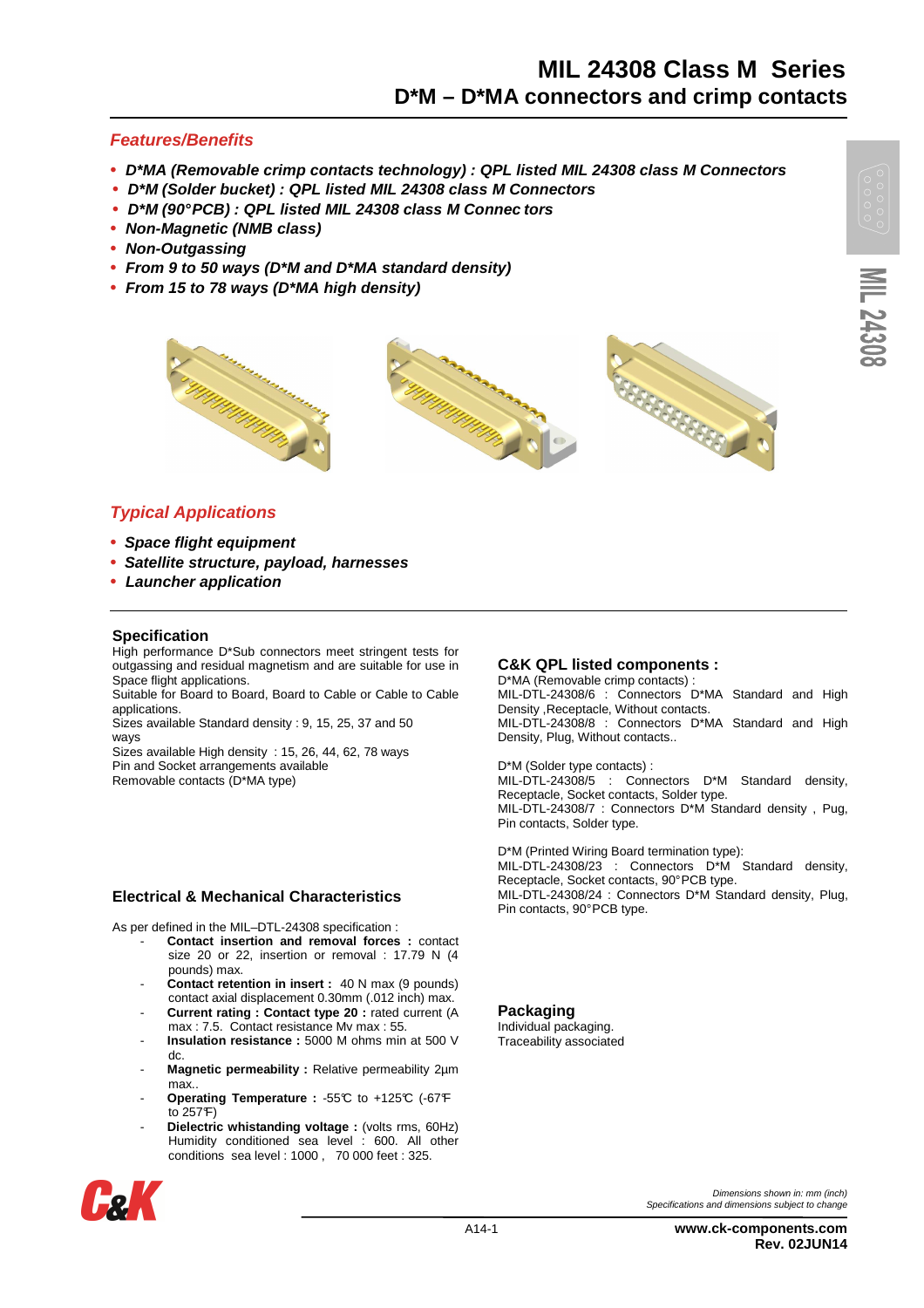## **How To Order Connectors :**

• **For any part number different from those listed above, please consult your local C&K components representative.** 



- **/ 5 : Connectors D\*M Standard density, Receptacle, Socket contacts, Solder type**
- **/ 6 : Connectors D\*MA Standard and High Density ,Receptacle, Without contacts.**
- **/ 7 : Connectors D\*M Standard density , Pug, Pin contacts, Solder type**
- **/ 8 : Connectors D\*MA Standard and High Density, Plug, Without contacts.**
- **/ 23 : Connectors D\*M Standard density, Receptacle, Socket contacts, 90° PCB type**
- **/ 24 : Connectors D\*M Standard density, Plug, Pin contacts, 90° PCB type**



Dimensions shown in: mm (inch) Specifications and dimensions subject to change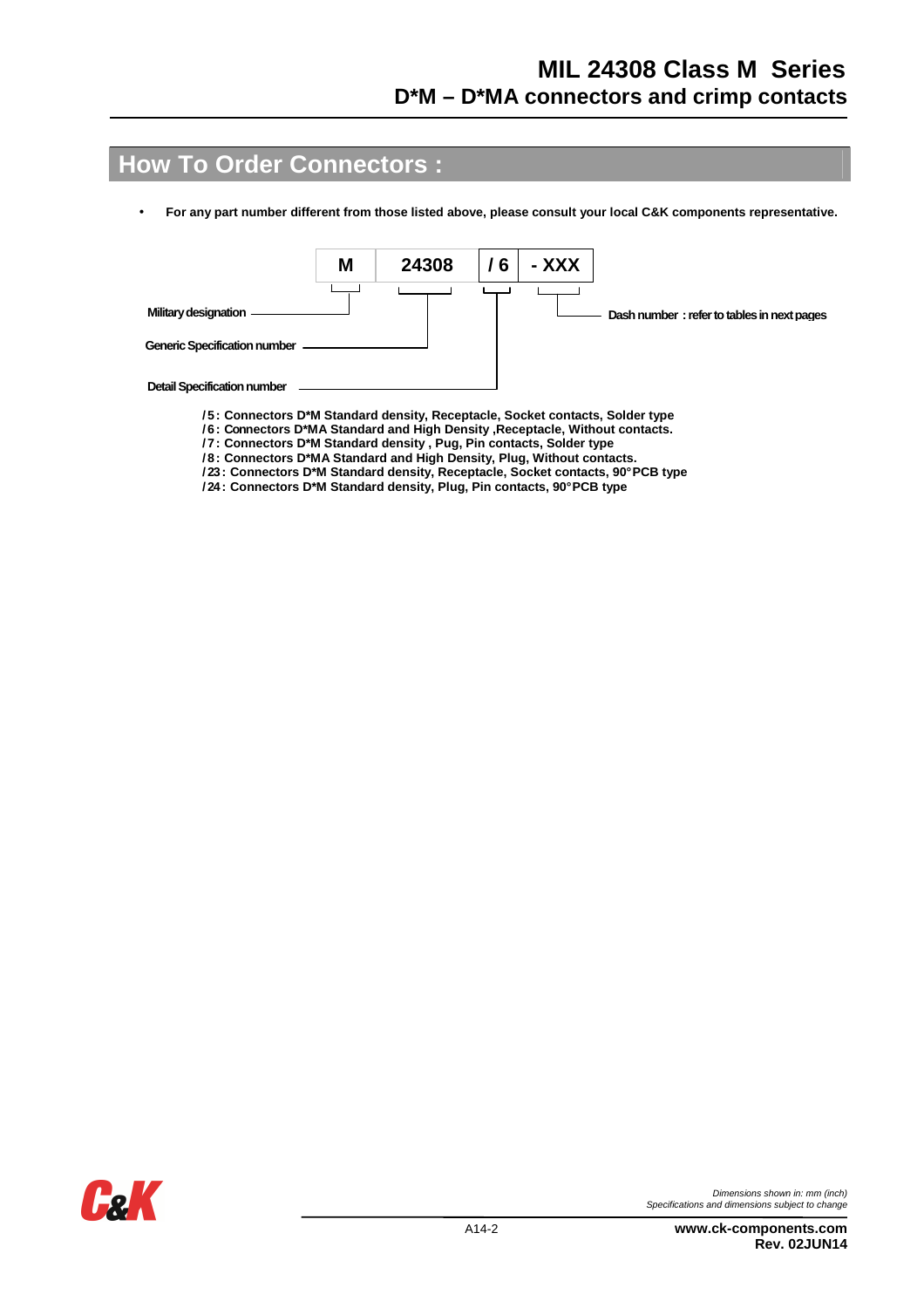**Connectors D\*M Solder bucket - MIL Designation and C&K Part Numbers** 

|               |               | <b>Fixing Option</b>                 |                                  |                                      |                                  |  |  |  |  |  |  |
|---------------|---------------|--------------------------------------|----------------------------------|--------------------------------------|----------------------------------|--|--|--|--|--|--|
| <b>Type</b>   | <u>s</u> /tew | <b>Standard</b>                      |                                  | <b>Float Mount (Y)</b>               |                                  |  |  |  |  |  |  |
|               | $rac{1}{2}$   | <b>C&amp;K Part</b><br><b>Number</b> | <b>MIL</b><br><b>Designation</b> | <b>C&amp;K Part</b><br><b>Number</b> | <b>MIL</b><br><b>Designation</b> |  |  |  |  |  |  |
|               | 9P            | C115372-2000B                        | M24308/7-23                      | C115372-2050B                        | M24308/7-39                      |  |  |  |  |  |  |
|               | 9 S           | C115372-2001B                        | M24308/5-34                      | C115372-2051B                        | M24308/5-56                      |  |  |  |  |  |  |
|               | 15 P          | C115372-2002B                        | M24308/7-24                      | C115372-2052B                        | M24308/7-40                      |  |  |  |  |  |  |
| <b>Gup</b>    | 15S           | C115372-2003B                        | M24308/5-35                      | C115372-2053B                        | M24308/5-57                      |  |  |  |  |  |  |
|               | 25 P          | C115372-2004B                        | M24308/7-25                      | C115372-2054B                        | M24308/7-41                      |  |  |  |  |  |  |
| <b>Solder</b> | 25S           | C115372-2005B                        | M24308/5-36                      | C115372-2055B                        | M24308/5-58                      |  |  |  |  |  |  |
|               | 37 P          | C115372-2006B                        | M24308/7-26                      | C115372-2056B                        | M24308/7-42                      |  |  |  |  |  |  |
|               | 37 S          | C115372-2007B                        | M24308/5-37                      | C115372-2057B                        | M24308/5-59                      |  |  |  |  |  |  |
|               | 50 P          | C115372-2008B                        | M24308/7-27                      | C115372-2058B                        | M24308/7-43                      |  |  |  |  |  |  |
|               | 50 S          | C115372-2009B                        | M24308/5-38                      | C115372-2059B                        | M24308/5-60                      |  |  |  |  |  |  |



### **Connectors D\*M for PCB - MIL Designation and C&K Part Numbers**

|          | ways          | "D" Termination type                 |                                  | "L" Termination type                 |                                  | "S" Termination type                 |                                  |  |
|----------|---------------|--------------------------------------|----------------------------------|--------------------------------------|----------------------------------|--------------------------------------|----------------------------------|--|
| Type     | $\frac{5}{2}$ | <b>C&amp;K Part</b><br><b>Number</b> | <b>MIL</b><br><b>Designation</b> | <b>C&amp;K Part</b><br><b>Number</b> | <b>MIL</b><br><b>Designation</b> | <b>C&amp;K Part</b><br><b>Number</b> | <b>MIL</b><br><b>Designation</b> |  |
|          | 9P            | C115372-2100B                        | M24308/24-125                    | C115372-2110B                        | M24308/24-131                    | C115372-2140B                        | M24308/24-149                    |  |
|          | 9S            |                                      |                                  | C115372-2111B                        | M24308/23-131                    | C115372-2141B                        | M24308/23-149                    |  |
| hations  | 15P           | C115372-2102B                        | M24308/24-126                    | C115372-2112B                        | M24308/24-132                    | C115372-2142B                        | M24308/24-150                    |  |
|          | 15S           |                                      |                                  | C115372-2113B                        | M24308/23-132                    | C115372-2143B                        | M24308/23-150                    |  |
|          | 25 P          | C115372-2104B                        | M24308/24-127                    | C115372-2114B                        | M24308/24-133                    | C115372-2144B                        | M24308/24-151                    |  |
| ක        | 25S           | 士                                    |                                  | C115372-2115B                        | M24308/23-133                    | C115372-2145B                        | M24308/23-151                    |  |
| පී       | 37 P          | C115372-2106B                        | M24308/24-128                    | C115372-2116B                        | M24308/24-134                    | C115372-2146B                        | M24308/24-152                    |  |
| $\Omega$ | 37 S          | $\star$                              |                                  | C115372-2117B                        | M24308/23-134                    | C115372-2147B                        | M24308/23-152                    |  |
| ğ        | 50P           | C115372-2108B                        | M24308/24-129                    | C115372-2118B                        | M24308/24-135                    | C115372-2148B                        | M24308/24-153                    |  |
|          | 50 S          | $\star$                              |                                  | C115372-2119B                        | M24308/23-135                    | C115372-2149B                        | M24308/23-153                    |  |

**\* Available on request, please consult your local C&K components representative.** 





Dimensions shown in: mm (inch) Specifications and dimensions subject to change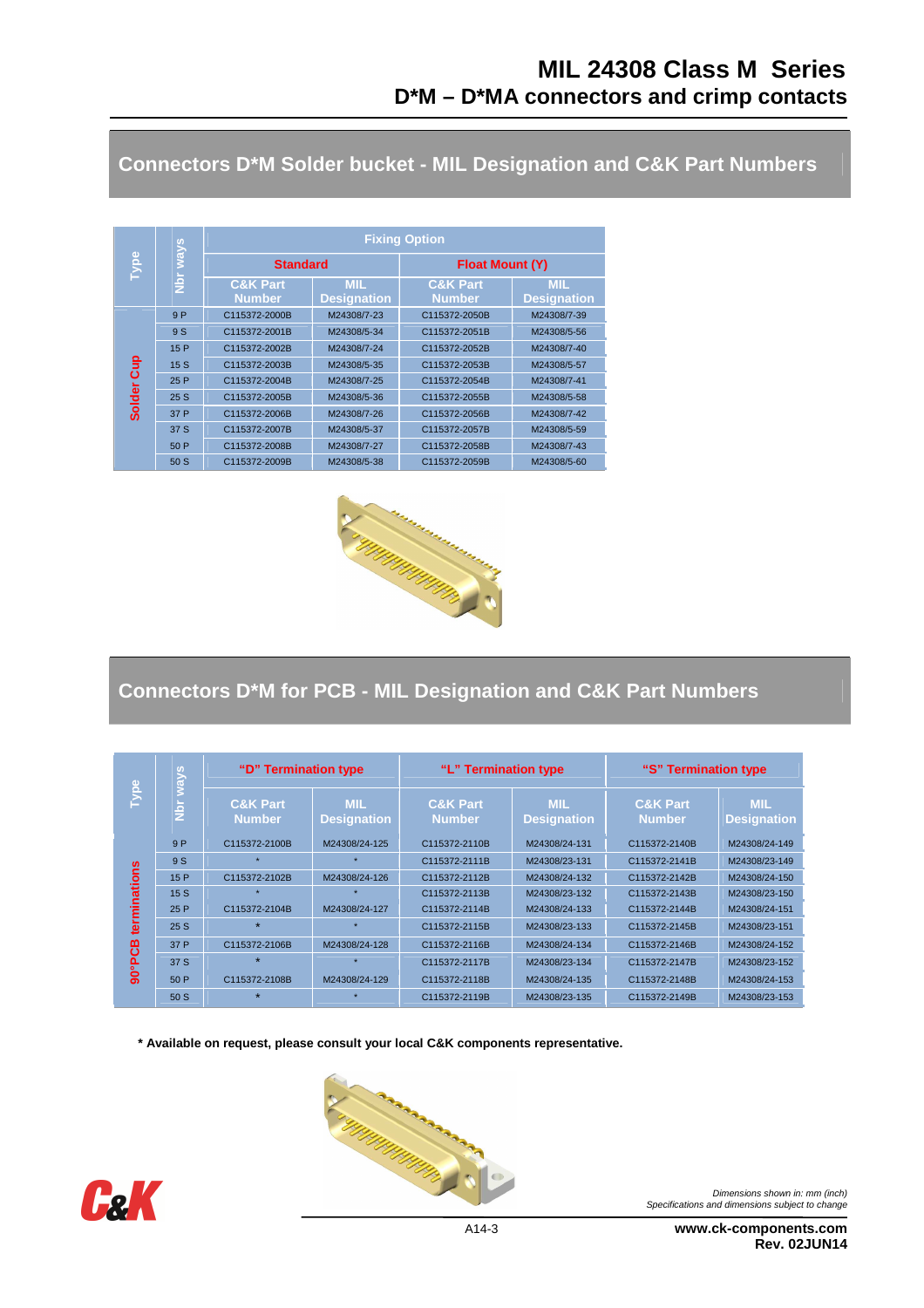**Connectors D\*MA Removable contacts, Standard density : MIL Designation and C&K Part Numbers** 

|                | ways        | <b>Fixing Option</b>                 |                                  |                                      |                                  |  |  |  |  |
|----------------|-------------|--------------------------------------|----------------------------------|--------------------------------------|----------------------------------|--|--|--|--|
| Type           |             | <b>Standard</b>                      |                                  | <b>Float Mount (Y)</b>               |                                  |  |  |  |  |
|                | $rac{b}{2}$ | <b>C&amp;K Part</b><br><b>Number</b> | <b>MIL</b><br><b>Designation</b> | <b>C&amp;K Part</b><br><b>Number</b> | <b>MIL</b><br><b>Designation</b> |  |  |  |  |
|                | 9P          | C115370-1710B                        | M24308/8-357                     | C115370-1730B                        | M24308/8-423                     |  |  |  |  |
|                | 9 S         | C115370-1711B                        | M24308/6-540                     | C115370-1731B                        | M24308/6-573                     |  |  |  |  |
| ntacts         | 15P         | C115370-1712B                        | M24308/8-358                     | C115370-1732B                        | M24308/8-424                     |  |  |  |  |
|                | 15S         | C115370-1713B                        | M24308/6-541                     | C115370-1733B                        | M24308/6-574                     |  |  |  |  |
| ဒ္ပြ           | 25 P        | C115370-1714B                        | M24308/8-359                     | C115370-1734B                        | M24308/8-425                     |  |  |  |  |
|                | 25S         | C115370-1715B                        | M24308/6-542                     | C115370-1735B                        | M24308/6-575                     |  |  |  |  |
| <b>Without</b> | 37 P        | C115370-1716B                        | M24308/8-360                     | C115370-1736B                        | M24308/8-426                     |  |  |  |  |
|                | 37 S        | C115370-1717B                        | M24308/6-543                     | C115370-1737B                        | M24308/6-576                     |  |  |  |  |
|                | 50 P        | C115370-1718B                        | M24308/8-361                     | C115370-1738B                        | M24308/8-427                     |  |  |  |  |
|                | 50S         | C115370-1719B                        | M24308/6-544                     | C115370-1739B                        | M24308/6-577                     |  |  |  |  |

### **Connectors D\*MA Removable contacts, High density : MIL Designation and C&K Part Numbers**

|                 |           | <b>Fixing Option</b>                 |                                  |                                      |                                  |  |  |  |  |  |  |
|-----------------|-----------|--------------------------------------|----------------------------------|--------------------------------------|----------------------------------|--|--|--|--|--|--|
| Type            | ways      | <b>Standard</b>                      |                                  | <b>Float Mount (Y)</b>               |                                  |  |  |  |  |  |  |
|                 | <u>br</u> | <b>C&amp;K Part</b><br><b>Number</b> | <b>MIL</b><br><b>Designation</b> | <b>C&amp;K Part</b><br><b>Number</b> | <b>MIL</b><br><b>Designation</b> |  |  |  |  |  |  |
|                 | 15P       | C115368-1610B                        | M24308/8-362                     | C115368-1630B                        | M24308/8-428                     |  |  |  |  |  |  |
|                 | 15S       | C115368-1611B                        | M24308/6-545                     | C115368-1631B                        | M24308/6-578                     |  |  |  |  |  |  |
| <b>Contacts</b> | 26 P      | C115368-1612B                        | M24308/8-363                     | C115368-1632B                        | M24308/8-429                     |  |  |  |  |  |  |
|                 | 26 S      | C115368-1613B                        | M24308/6-546                     | C115368-1633B                        | M24308/6-579                     |  |  |  |  |  |  |
|                 | 44 P      | C115368-1614B                        | M24308/8-364                     | C115368-1634B                        | M24308/8-430                     |  |  |  |  |  |  |
|                 | 44 S      | C115368-1615B                        | M24308/6-547                     | C115368-1635B                        | M24308/6-580                     |  |  |  |  |  |  |
| Without         | 62 P      | C115368-1616B                        | M24308/8-365                     | C115368-1636B                        | M24308/8-431                     |  |  |  |  |  |  |
|                 | 62 S      | C115368-1617B                        | M24308/6-548                     | C115368-1637B                        | M24308/6-581                     |  |  |  |  |  |  |
|                 | 78 P      | C115368-1618B                        | M24308/8-366                     | C115368-1638B                        | M24308/8-432                     |  |  |  |  |  |  |
|                 | 78 S      | C115368-1619B                        | M24308/6-549                     | C115368-1639B                        | M24308/6-582                     |  |  |  |  |  |  |



# **Materials & Finishes**

| <b>COMPONENT</b>       | <b>MATERIAL</b>         | <b>FINISH</b>                         |
|------------------------|-------------------------|---------------------------------------|
| Shell                  | Annealed brass          | 1.27 µm min Gold over Copper          |
| Insulator              | Thermoplastic Polyester | UL 94-V0, Glass-filled, Natural Color |
| <b>Female Contacts</b> | Copper Alloy            | 1.27 um min Gold over Copper          |
| Male Contacts          | <b>Copper Alloy</b>     | 1.27 um min Gold over Copper          |
| <b>Bracket</b>         | Thermoplastic Polyester | UL 94-V0, Glass-filled, Natural Color |

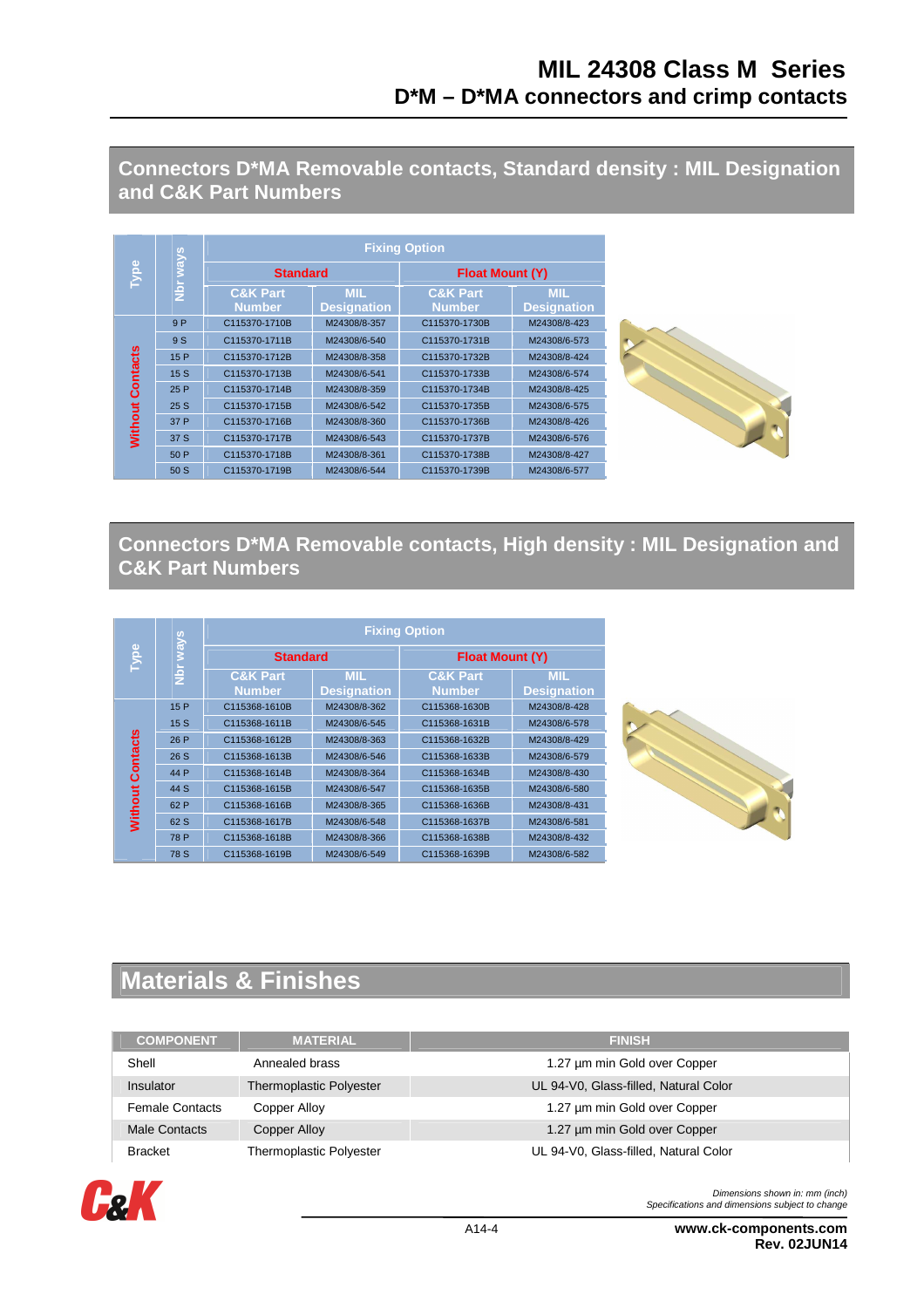## **Connectors Dimensions**

#### **Connectors shell dimensions - Plug**





| <b>Shell Size</b> | A      | B          | C          | D          | Е          | F      | G      | н      | W          |               | $\bf K$    | L      |
|-------------------|--------|------------|------------|------------|------------|--------|--------|--------|------------|---------------|------------|--------|
| mm                | ± 0,38 | $\pm 0.13$ | $\pm 0.13$ | $\pm 0.13$ | $\pm 0.38$ | ± 0,25 | ± 0,25 | ± 0,25 | $± * / **$ | **<br>$\pm$ * | $± * / **$ | ± 0,25 |
| Е                 | 30,81  | 16,92      | 24,99      | 8,36       | 12,55      | 10,72  | 19,28  | 10,72  | $6,69$ *   | $5,94$ *      | 1,21<br>*  | 0,77   |
| А                 | 39,14  | 25,25      | 33,32      | 8,36       | 12,55      | 10,72  | 27,51  | 10,72  | $6,69$ *   | $5,94$ *      | 1,21<br>*  | 0,77   |
| B                 | 53,04  | 38,96      | 47,04      | 8,36       | 12,55      | 10,82  | 41,28  | 10,72  | $6,84$ **  | 5,84<br>**    | $1,52$ **  | 0,99   |
| C                 | 69,32  | 55,42      | 63,50      | 8,36       | 12,55      | 10,82  | 57,71  | 10,72  | $6,84$ **  | $5,84$ **     | $1,52$ **  | 0,99   |
| D                 | 66,93  | 52,81      | 61,11      | 11,07      | 15,37      | 10,82  | 55,33  | 13,57  | $6,84$ **  | 5,84<br>**    | $1,52$ **  | 0,99   |
|                   |        |            |            |            |            |        |        |        |            |               |            |        |

 $*$   $\pm$  0,37  $** \pm 0,41$  $*$  ± 0,12  $*** \pm 0,15$  $*$  ± 0,32  $** \pm 0,25$ 

| <b>Shell Size</b><br>(inch) | A<br>± 0,015 | в<br>$\pm 0.005$ | C<br>± 0,005 | D<br>± 0,005 | Е<br>± 0,015 | F<br>$\pm 0.010$ | G<br>$\pm 0.010$ | H<br>$\pm 0.010$ | W<br>$± * / * *$ | / **<br>$\pm *$ | Κ<br>$± * / * *$ | L<br>$\pm 0.010$ |
|-----------------------------|--------------|------------------|--------------|--------------|--------------|------------------|------------------|------------------|------------------|-----------------|------------------|------------------|
| Е                           | .213         | .666             | .984         | .329         | .494         | .422             | .759             | .422             | $.264$ *         | .234            | $.048*$          | .030             |
| А                           | 1.541        | .994             | 1.312        | .329         | .494         | .422             | 1.083            | .422             | $.264$ *         | .234            | $.048*$          | .030             |
| B                           | 2.088        | .534             | 1.852        | .329         | .494         | .426             | 1.625            | .422             | $.269$ **        | .230            | $.060$ **        | .039             |
| U                           | 2.729        | 2.182            | 2.500        | .329         | .494         | .426             | 2.272            | .422             | $.269$ **        | .230            | $.060$ **        | .039             |
|                             | 2.635        | 2.079            | 2.406        | .436         | .605         | .426             | 2.178            | .534             | $.269$ **        | .230            | $.060$ **        | .039             |

 $* \pm .015$   $* \pm .005$   $* \pm .013$ \*\*  $\pm$  .016 \*\*  $\pm$  .006 \*\*  $\pm$  .010

Dimensions shown in: mm (inch) Specifications and dimensions subject to change



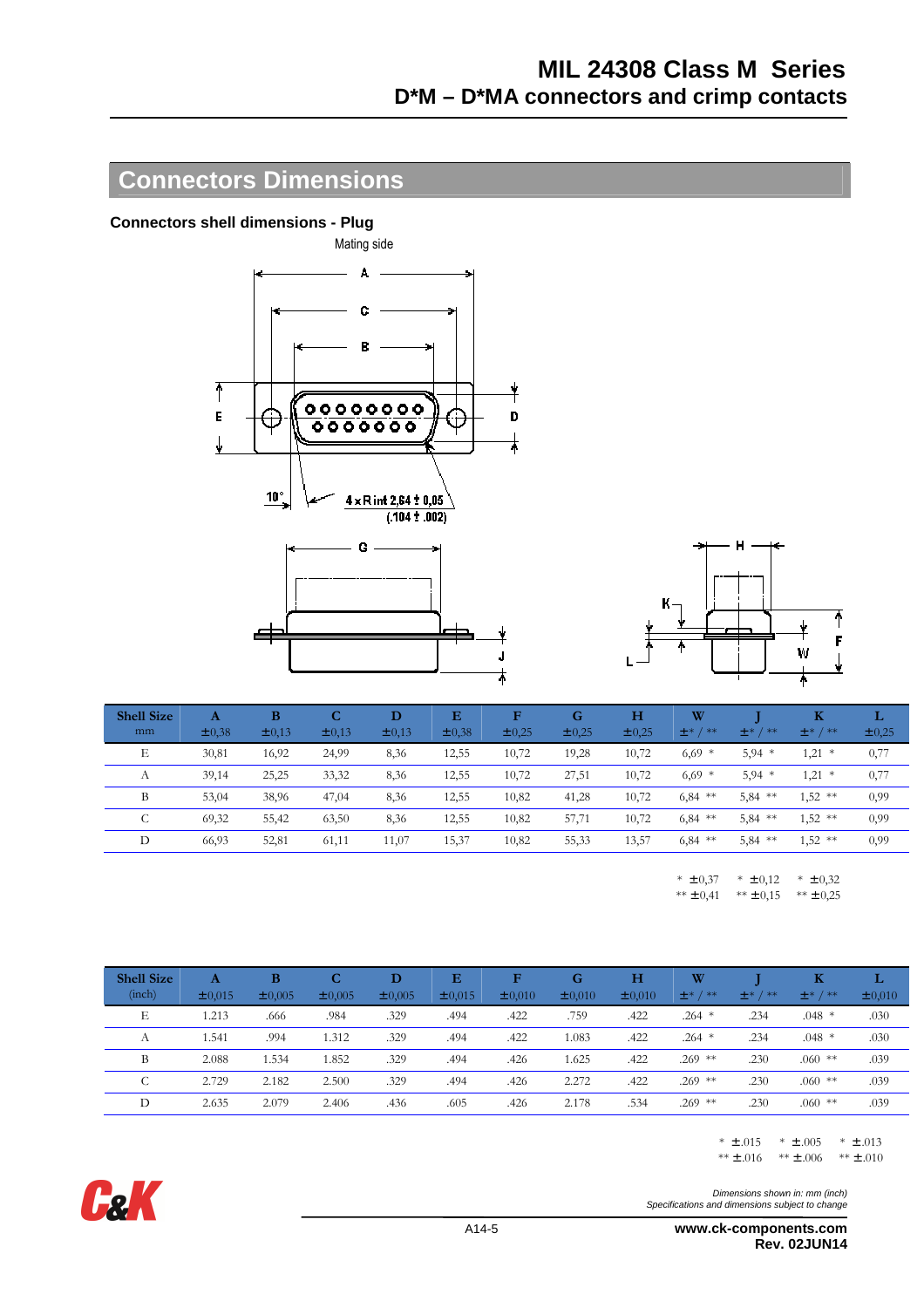#### **Connectors shell dimensions - Receptacle**







| <b>Shell Size</b> | A          | в          | $\mathbf C$ | D          | Е          | F      | G      | н      | W       |               | Κ           | L          |
|-------------------|------------|------------|-------------|------------|------------|--------|--------|--------|---------|---------------|-------------|------------|
| mm                | $\pm 0.38$ | $\pm 0.13$ | $\pm 0.13$  | $\pm 0.13$ | $\pm 0.38$ | ± 0,25 | ± 0,25 | ± 0,25 | $±*/**$ | **<br>$\pm *$ | $± * / * *$ | $\pm 0.25$ |
| Е                 | 30,81      | 16,33      | 24,99       | 7,90       | 12,55      | 10,90  | 19,28  | 10,72  | 6,94    | 6,18          | 1,21        | 0,77       |
| $\Lambda$         | 39,14      | 24,66      | 33,32       | 7,90       | 12,55      | 10,90  | 27,51  | 10,72  | 6,94    | 6,18          | 1,21        | 0,77       |
| B                 | 53,04      | 38,38      | 47,04       | 7,90       | 12,55      | 10,90  | 41,28  | 10,72  | 6,94    | 6,18          | 1,21        | 0,77       |
| ◡                 | 69,32      | 54,84      | 63,50       | 7,90       | 12,55      | 10,90  | 57,71  | 10,72  | 6,94    | 6,18          | 1,21        | 0,77       |
|                   | 66,93      | 52,42      | 61,11       | 10,74      | 15,37      | 10,90  | 55,33  | 13,57  | 6,94    | 6,18          | 1,21        | 0,77       |

| <b>Shell Size</b><br>(inch) | A<br>± 0,015 | B<br>$\pm 0.005$ | C<br>± 0,005 | D<br>± 0,005 | Е<br>± 0,015 | F<br>$\pm 0.010$ | G<br>$\pm 0.010$ | н<br>$\pm 0.010$ | W<br>± 0.015 | $\pm 0.005$ | Κ<br>$\pm 0.013$ | L<br>± 0,010 |
|-----------------------------|--------------|------------------|--------------|--------------|--------------|------------------|------------------|------------------|--------------|-------------|------------------|--------------|
| Е                           | .213         | .643             | .984         | .311         | .494         | .429             | .759             | .422             | .273         | .243        | .048             | .030         |
| А                           | .541         | .971             | 1.312        | .311         | .494         | .429             | 1.083            | .422             | .273         | .243        | .048             | .030         |
| B                           | 2.088        | 1.511            | 1.852        | .311         | .494         | .429             | 1.625            | .422             | .273         | .243        | .048             | .030         |
| $\sqrt{2}$<br>◡             | 2.729        | 2.159            | 2.500        | .311         | .494         | .429             | 2.272            | .422             | .273         | .243        | .048             | .030         |
| D                           | 2.635        | 2.064            | 2.406        | .423         | .605         | .429             | 2.178            | .534             | .273         | .243        | .048             | .030         |

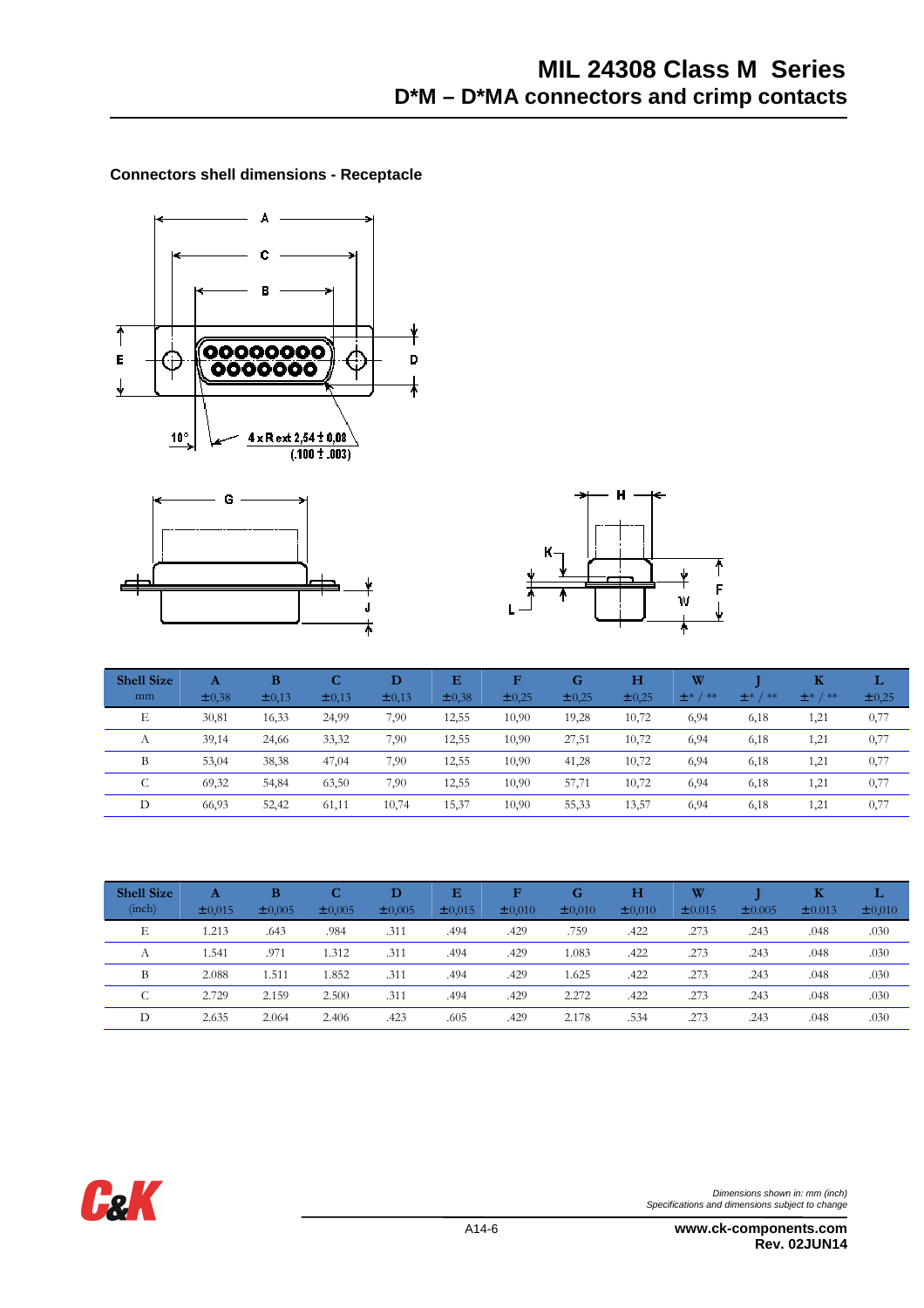#### **Standard Density Contact Cavity Arrangements**  Face view plug inserts (use a mirror image for receptacle inserts)  $100000$  $100000000$  $1$ o o o o o o o o o o o o $\approx$  $600009$  $14$ 000000000000 $25$  $90000000015$ Shell Size E A B

|                                                                 | $^{\prime\prime}$ to a a a a a a a a a a a a a a a a a $^{\prime\prime}\,$<br>$\chi_{20}$ o o o o o o o o o o o o o o o o $_{37}f$ | $1$ o o o o o o o o o o o o o o o o $17$<br>$\frac{18}{18}$ . $\bullet$ . $\bullet$ . $\bullet$ . $\bullet$ . $\bullet$ . $\bullet$ . $\bullet$ . $\bullet$ . $\bullet$ . $\bullet$ . $\bullet$ . $\bullet$ . $\bullet$ .<br>$\mathbf{I}_{\text{S4}}$ o o o o o o o o o o o o o o s $_\text{S0}$ |
|-----------------------------------------------------------------|------------------------------------------------------------------------------------------------------------------------------------|--------------------------------------------------------------------------------------------------------------------------------------------------------------------------------------------------------------------------------------------------------------------------------------------------|
| Shell Size<br><b>Contact Arrangement</b><br><b>Contact Size</b> | # 20                                                                                                                               | 50<br># 20                                                                                                                                                                                                                                                                                       |

15  $# 20$ 

# **High Density Contact Cavity Arrangements**

Face view pin inserts (use a mirror image for receptacle inserts)

9  $# 20$ 

Contact Arrangement Contact Size

|                            | (1 <b>00000</b> 1)<br>(11 <b>00000</b> 1)<br>10 <sub>1</sub> | 18<br>26. | ' ०,०,०,०,०,०,०,०,०,०,<br>' ०,०,०,०,०,०,०,०,०,०,०,०,<br>' ०,०,०,०,०,०,०,०,०,०,<br>$\circ \circ \circ$<br>16<br>30<br>$^{\circ}$<br>31 |
|----------------------------|--------------------------------------------------------------|-----------|---------------------------------------------------------------------------------------------------------------------------------------|
| Shell Size                 | E                                                            | A         | B                                                                                                                                     |
| <b>Contact Arrangement</b> | 15                                                           | 26        | 44                                                                                                                                    |
| <b>Contact Size</b>        | # 22                                                         | #22       | # 22                                                                                                                                  |
|                            | $\circ \circ \circ$<br>22 O O<br>43                          | 42<br>62  | <u>ွဲ၀ွဲ၀ွဲ၀ွဲ</u> ၀ွဲ<br>۰<br>60                                                                                                     |
| Shell Size                 | С                                                            |           | D                                                                                                                                     |
| <b>Contact Arrangement</b> | 62                                                           |           | 78                                                                                                                                    |
| <b>Contact Size</b>        | # 22                                                         |           | #22                                                                                                                                   |



25 # 20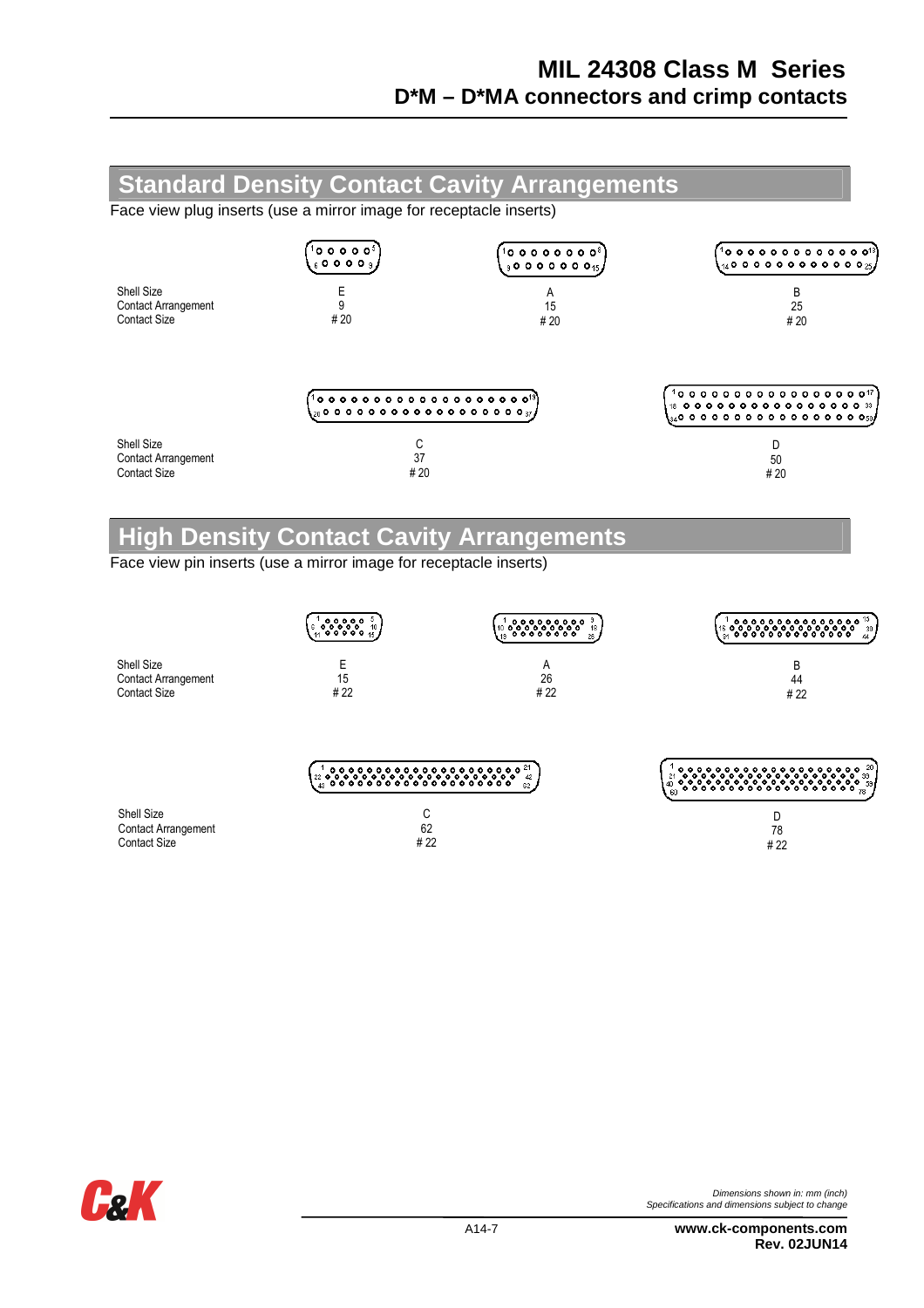# **Panel Cutouts**



Standard Cutout Rear Mounting Cutout (Optional)



#### **Standard Shell**

| <b>Shell Size</b> | Mounting | Α                 | В                 | C                 | D                 | Е                 | F                 | G                 | н                 |                   |
|-------------------|----------|-------------------|-------------------|-------------------|-------------------|-------------------|-------------------|-------------------|-------------------|-------------------|
| mm (inch)         | Method   | $\pm 0.13$ (.005) | $\pm 0.13$ (.005) | $\pm 0,13$ (.005) | $\pm$ 0,13 (.005) | $\pm 0.13$ (.005) | $\pm 0.13$ (.005) | $\pm 0.05$ (.002) | $\pm 0.05$ (.002) | $\pm 0.05$ (.002) |
| Е                 | Front    | 22,19 (.874)      | $11,09$ (.437)    | 24,99 (.984)      | 12,49 (.492)      | 13,03(.513)       | 6,52(.257)        | 3,04(0.120)       | 1,52(.060)        | 2,10(.083)        |
| E                 | Rear     | 20,47(.806)       | $10,23$ (.403)    | 24,99 (.984)      | 12,49 (.492)      | 11,40 (.449)      | 5,71 (.225)       | 3,04(0.120)       | 1,52(.060)        | 3,35(0.132)       |
| А                 | Front    | 30,53(1.202)      | 15,26(.601)       | 33,32 (1.312)     | 16,66(.656)       | 13,03(.513)       | 6,52(.257)        | 3,04(0.120)       | 1,52(.060)        | 2,10(.083)        |
| $\mathbf{A}$      | Rear     | 28,80 (1.134)     | 14,40 (.567)      | 33,32 (1.312)     | 16,66(.656)       | 11,40(.449)       | 5,71(.225)        | 3,04(0.120)       | 1,52(.060)        | 3,35(0.132)       |
| B                 | Front    | 44,27 (1.743)     | 22,14 (.872)      | 47,04 (1.852)     | 23,52 (.926)      | 13,03(.513)       | 6,52(.257)        | 3,04(.120)        | 1,52(.060)        | 2,10(.083)        |
| B                 | Rear     | 42,51 (1.674)     | 21,25 (.837)      | 47,04 (1.852)     | 23,52 (.926)      | 11,40(.449)       | 5,71(.225)        | 3,04(.120)        | 1,52(.060)        | 3,35(0.132)       |
| C                 | Front    | 60,73(2.391)      | 30,37 (1.196)     | 63,50(2.500)      | 31,75(1.250)      | 13,03(.513)       | 6,52(.257)        | 3,04(0.120)       | 1,52(.060)        | 2,10(.083)        |
| C                 | Rear     | 59,08 (2.326)     | 29,54 (1.163)     | 63,50(2.500)      | 31,75 (1.250)     | 11,40 (.449)      | 5,71 (.225)       | 3,04(.120)        | 1,52(.060)        | 3,35(.132)        |
| D                 | Front    | 58,34 (2.297)     | 29,18 (1.149)     | 61,11(2.406)      | 30,55(1.203)      | 15,82 (.623)      | 7,92 (.312)       | 3,04(.120)        | 1,52(.060)        | 2,10(.083)        |
| D                 | Rear     | 56,33 (2.218)     | 28,16 (1.109)     | 61,11(2.406)      | 30,55(1.203)      | $14,09$ $(.555)$  | $7,06$ $(.278)$   | 3,04(0.120)       | 1,52(060)         | 3,35(0.132)       |
|                   |          |                   |                   |                   |                   |                   |                   |                   |                   |                   |

#### **Dual Float Mount Shell**

| <b>Shell Size</b> | Mounting | A                 | B                 | C                 | D                 | E                 | F                 | G                 | $\mathbf H$       |                   |
|-------------------|----------|-------------------|-------------------|-------------------|-------------------|-------------------|-------------------|-------------------|-------------------|-------------------|
| mm (inch)         | Method   | $\pm$ 0,13 (.005) | $\pm$ 0,13 (.005) | $\pm 0,13$ (.005) | $\pm 0.13$ (.005) | $\pm 0,13$ (.005) | $\pm$ 0,13 (.005) | $\pm 0.05$ (.002) | $\pm 0.05$ (.002) | $\pm 0,05$ (.002) |
| Е                 | Front    | 23,01 (.906)      | 11,50(.453)       | 24,99 (.984)      | 12,49 (.492)      | 13,84 (.545)      | $6,93$ $(.273)$   | $2,23$ (.088)     | $1,11$ (.044)     | 2,10(.083)        |
| Е                 | Rear     | 21,28 (.838)      | $10,64$ (.419)    | 24,99 (.984)      | 12,49 (.492)      | 12,21 (.481)      | 6,12(.241)        | $2,23$ (.088)     | $1,11$ (.044)     | 3,35(0.132)       |
| А                 | Front    | 31,34 (1.234)     | 15,67 (.617)      | 33,32 (1.312)     | 16,66 (.656)      | 13,84 (.545)      | 6,93(.273)        | $2,23$ $(.088)$   | 1,11(.044)        | 2,10(.083)        |
| А                 | Rear     | 29,61 (1.166)     | 14,80 (.583)      | 33,32 (1.312)     | 16,66 (.656)      | 12,21 (.481)      | 6,12(.241)        | $2,23$ (.088)     | 1,11(.044)        | 3,35(.132)        |
| B                 | Front    | 45,08 (1.775)     | 22,55 (.888)      | 47,04 (1.852)     | 23,52 (.926)      | 13,84 (.545)      | $6,93$ $(.273)$   | $2,23$ (.088)     | 1,11(.044)        | 2,10(.083)        |
| B                 | Rear     | 43,33 (1.706)     | 21,66 (.853)      | 47,04 (1.852)     | 23,52 (.926)      | 12,21 (.481)      | 6,12(.241)        | $2,23$ (.088)     | 1,11(.044)        | 3,35(0.132)       |
| C                 | Front    | 61,54(2.423)      | 30,78 (1.212)     | 63,50(2.500)      | 31,75(1.250)      | 13,84 (.545)      | $6,93$ $(.273)$   | $2,23$ (.088)     | 1,11(.044)        | 2,10(.083)        |
| C                 | Rear     | 59,79 (2.354)     | 29,89 (1.177)     | 63,50(2.500)      | 31,75 (1.250)     | 12,21 (.481)      | 6,12(.241)        | $2,23$ (.088)     | 1,11(.044)        | 3,35(0.132)       |
| D                 | Front    | 59,15 (2.329)     | 29,59 (1.165)     | 61,11(2.406)      | 30,55(1.203)      | 16,63(.655)       | 8,33 (.328)       | $2,23$ (.088)     | 1,11(.044)        | 2,10(.083)        |
| D                 | Rear     | 57,15(2.250)      | 28,57<br>(1.125)  | 61,11(2.406)      | 30,55(1.203)      | 14,90 (.587)      | 7,46 (.294)       | $2,23$ (.088)     | 1,11(.044)        | 3,35(.132)        |

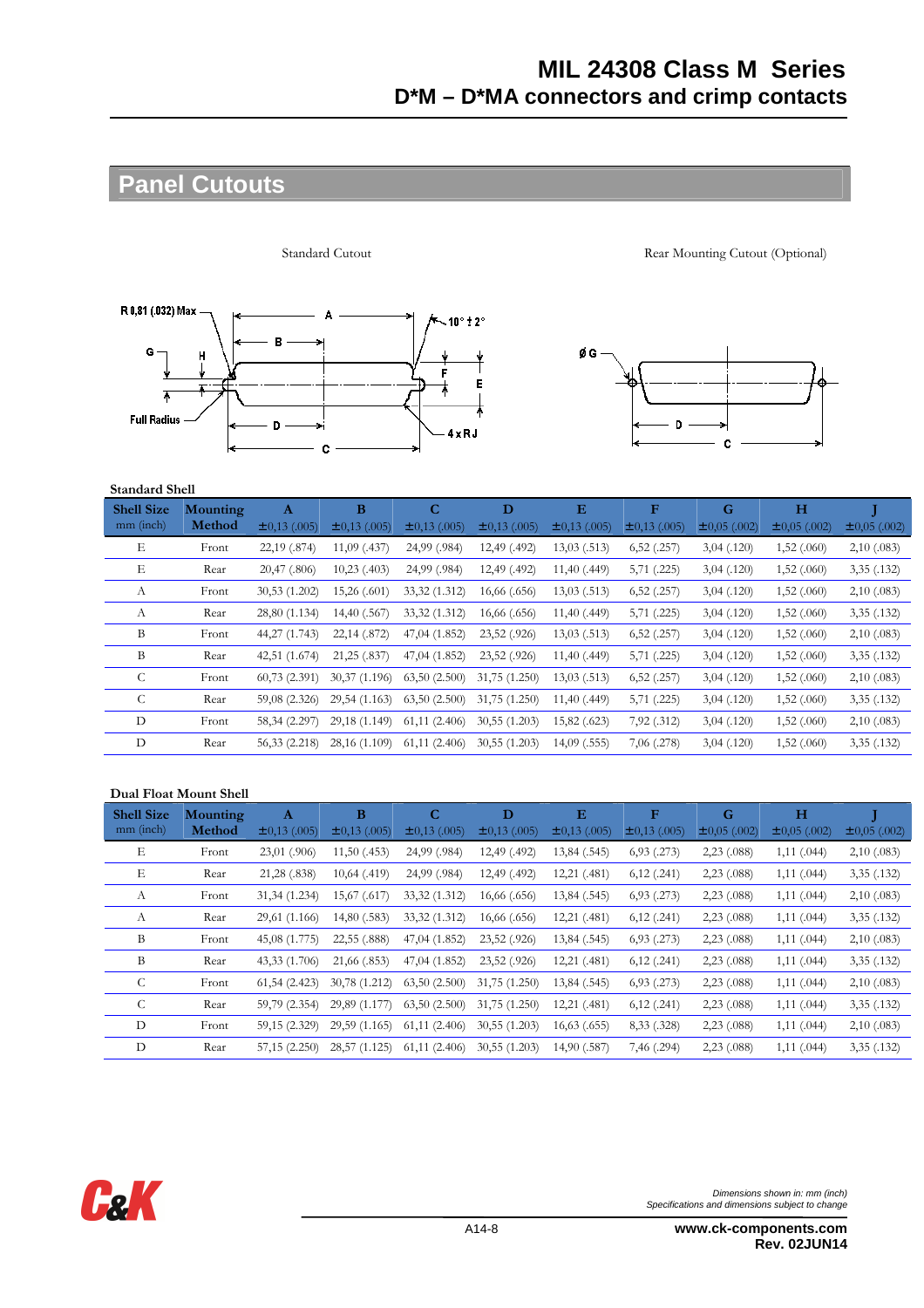# **Mounting Conditions**

**Mounting Conditions defined the dimension in which matting is sufficient to reach electrical data collection.**



| <b>Shell Size</b> | D min      | D max       |
|-------------------|------------|-------------|
| E                 | 6,35(.250) | 7,11 (.280) |
| А                 | 6,35(.250) | 7,11 (.280) |
| B                 | 6,12(.241) | 6,88(.271)  |
| C                 | 6,12(.241) | 6,88(.271)  |
| n                 | 6,12(.241) | 6,88(.271)  |
|                   |            |             |

Front Panel Mounting Rear Panel Mounting





#### **Fixing Options**

Through Hole (Eyelet)<br>Or central swaging



| <b>Shell Size</b> | $\pm 0.33$ (.013) | $\pm 0,25(0.010)$ | <b>Shell Size</b> | $\pm$ 0,318 (.013) |
|-------------------|-------------------|-------------------|-------------------|--------------------|
| Е                 | 1,21(.048)        |                   | Е                 | 1,21 (.048)        |
| $\Lambda$         | 1,21(.048)        |                   | А                 | 1,21 (.048)        |
| В                 |                   | 1,52(060)         | B                 | 1,21 (.048)        |
| U.                |                   | 1,52(.060)        | ╰                 | 1,21 (.048)        |
|                   |                   | 1,52 (.060)       |                   | 1,21 (.048)        |



| Dimensions shown in m |  |
|-----------------------|--|

Dimensions shown in: mm (inch) Specifications and dimensions subject to change

Panel



Standard Shell **Dual Float Mount Shell** Standard Shell **Dual Float Mount Shell** Standard Shell **Dual Float Mount Shell** 

Dual Float Mount (Y) or Tab version.



### **Dimension K - Plug Dimension K – Receptacle**

| <b>Shell Size</b> | $\pm$ 0,318 (.013) |
|-------------------|--------------------|
| E                 | 1,21(.048)         |
| A                 | 1,21(.048)         |
| В                 | 1,21(.048)         |
| C                 | 1,21(.048)         |
|                   | 1,21(.048)         |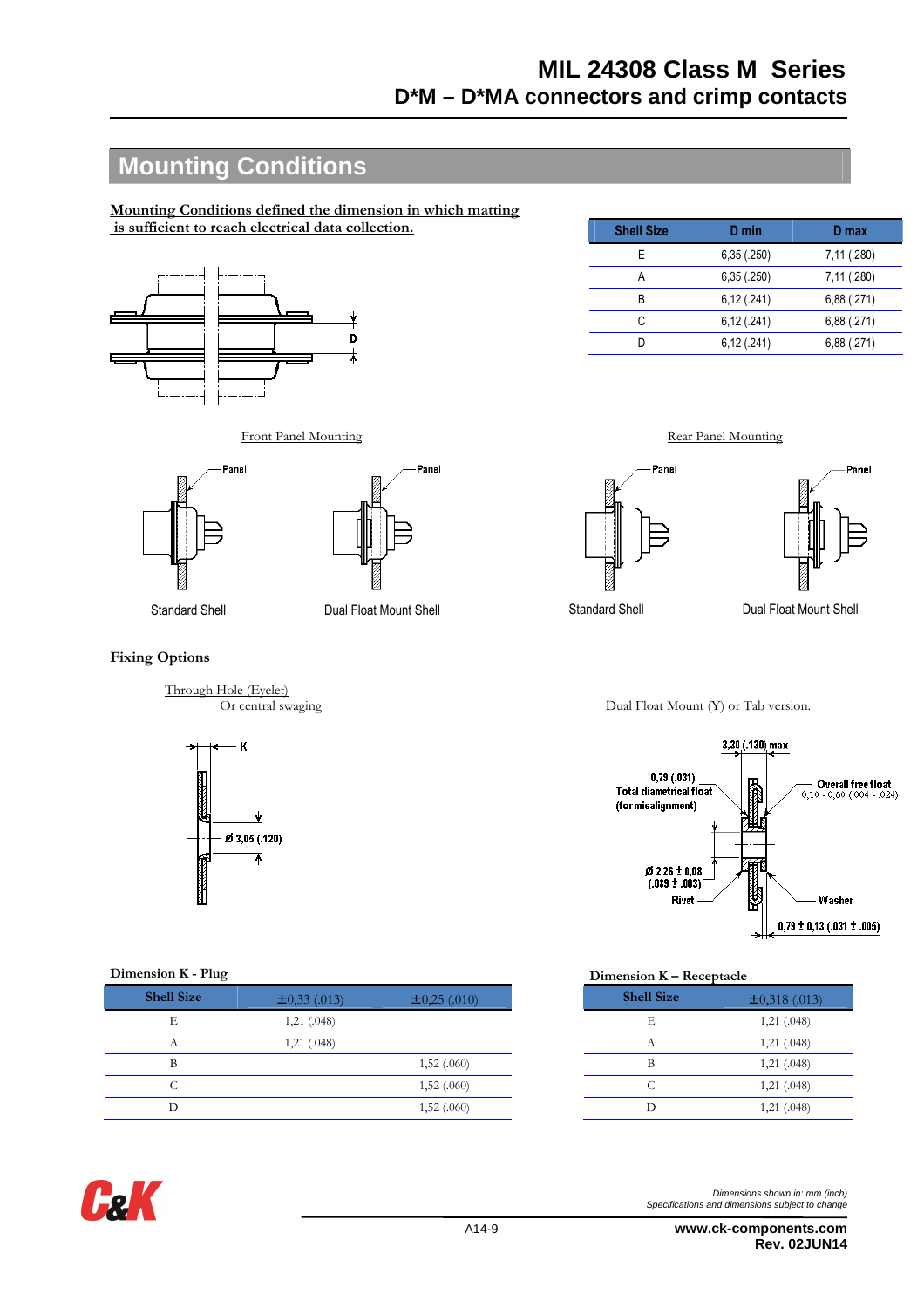# **D\*M Standard density – Solder bucket dimensions**







| Contacts | <b>Shell Size</b> | $\mathbf{D} \pm 0.60$ (.024) | <b>E</b> Typical | $\mathbf{F}$ + 0,05 (.002) /<br>$\theta$ | $\mathbf{G} \pm 0.55$ (.022) | $H$ min    | Pitch between contacts |
|----------|-------------------|------------------------------|------------------|------------------------------------------|------------------------------|------------|------------------------|
| Male     | E                 | 9,60(.378)                   | 2,84(.112)       | 1,10(.043)                               | 1,95 (.077)                  | 2,40(.094) | 2,74(.108)             |
|          | А                 | 9,60(.378)                   | 2,84(.112)       | 1,10(.043)                               | 1,95(.077)                   | 2,40(.094) | 2,74(.108)             |
|          | B                 | 9,80(.386)                   | 2,84(.112)       | 1,10(.043)                               | 1,95(.077)                   | 2,40(.094) | 2,76(.109)             |
|          | C                 | 9,80(.386)                   | 2,84(.112)       | 1,10(.043)                               | 1,95(.077)                   | 2,40(.094) | 2,76(0.109)            |
|          | D                 | 9,80(.386)                   | 2,84(.112)       | 1,10(.043)                               | 1,95(.077)                   | 2,40(.094) | 2,76(.109)             |
| Female   | E                 | 9,60(.378)                   | 2,84(.112)       | 1,10(.043)                               | 1,95(.077)                   | 2,40(.094) | 2,74(.108)             |
|          | А                 | 9,60(.378)                   | 2,84(.112)       | 1,10(.043)                               | 1,95(.077)                   | 2,40(.094) | 2,74(.108)             |
|          | B                 | $9,60$ (.378)                | 2,84(.112)       | 1,10(.043)                               | 1,95(.077)                   | 2,40(.094) | 2,76(0.109)            |
|          | C                 | $9,60$ (.378)                | 2,84(.112)       | 1,10(.043)                               | 1,95(.077)                   | 2,40(.094) | 2,76(.109)             |
|          | D                 | 9,60(.378)                   | 2,84(.112)       | 1,10(.043)                               | 1,95 (.077)                  | 2,40(.094) | 2,76(.109)             |

#### **Weights**

|                                               | <b>Shell Size</b> | <b>Male Contact</b> | <b>Female Contact</b> |
|-----------------------------------------------|-------------------|---------------------|-----------------------|
| Max Weight (grams) per contact                |                   | 0.19                | 0.22                  |
| Max Weight (grams) of all contacts per size E |                   | 1.71                | 1.98                  |
|                                               |                   | 2.85                | 3.30                  |
|                                               | B                 | 4.75                | 5.50                  |
|                                               |                   | 7.03                | 8.14                  |
|                                               |                   | 9.50                | 11.00                 |

#### **Recommended instruction for wire stripping :**

Cut wires to length and strip insulation per above illustration. Check for broken or frayed wires

Accepted Wires Sizes : insulated AWG 20, AWG 22, AWG 24.



Recommended wire trim length



Dimensions shown in: mm (inch) Specifications and dimensions subject to change

 A14-10 **www.ck-components.com Rev. 02JUN14**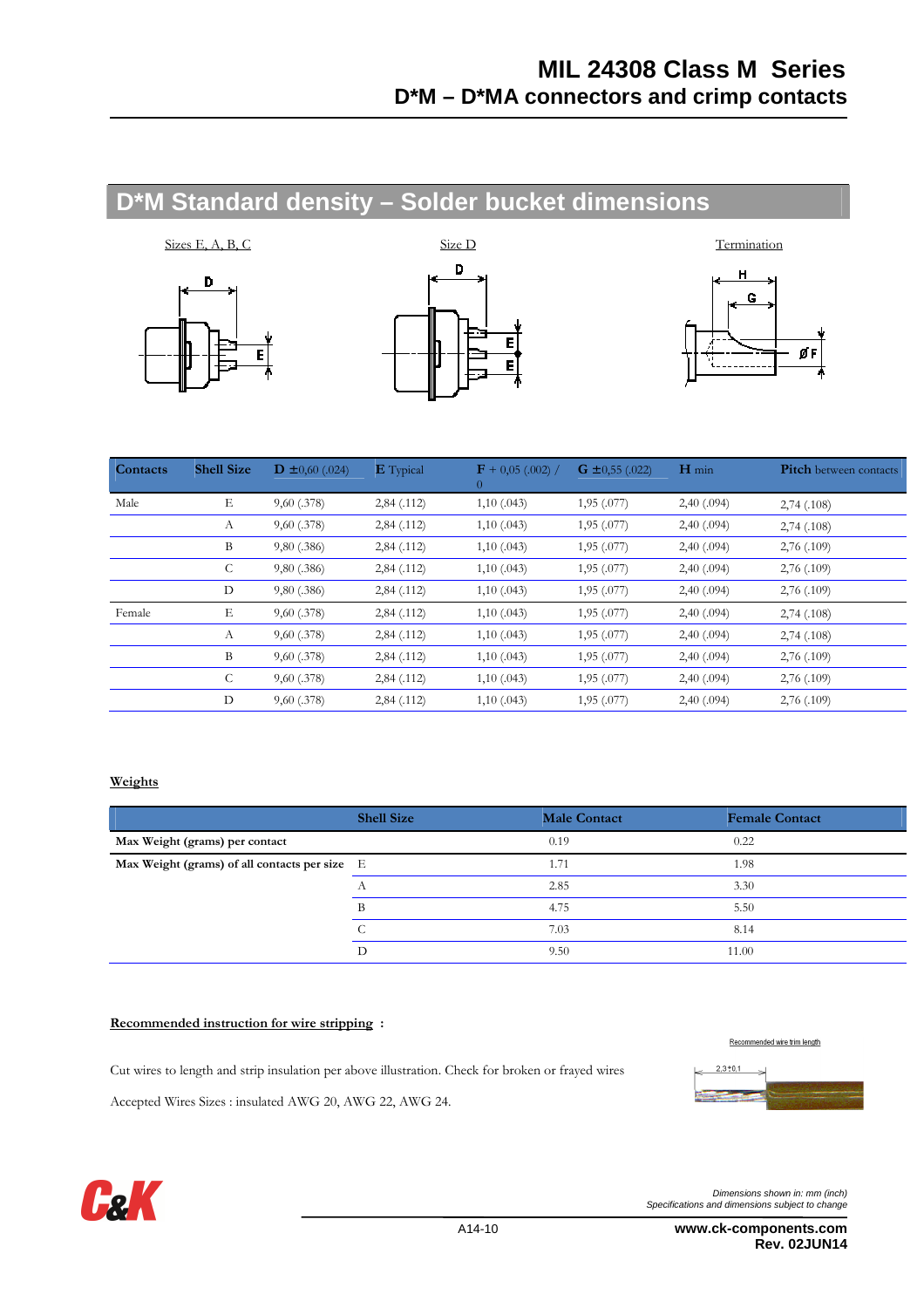# **D\*M Standard density – Termination modifier : D , L , S. (90° Bent PCB with monobloc plastic brackets. US Fo otprint) D : Plug versions available.**

**L and S : Plug and Receptacle versions available.** 

 $\angle$ Sizes E, A, B, C  $\angle$  Size D

D

øι

١G

ØF

h

F

| <b>Termination</b><br><b>Modifier</b> | Е<br>$\pm 0.05$ (.002) | G<br>$\pm 0.69$ (.027) |
|---------------------------------------|------------------------|------------------------|
| D                                     | 0.76(.030)             | 3,21 (.126)            |
| L                                     | 0.76(.030)             | 4,01 (.158)            |
| S                                     | 0.76(.030)             | 4,65(.183)             |
| 1 nigga plastig brooket               |                        |                        |

1 piece plastic bracket Hole  $\varnothing$  I : 3,05 (.120)  $\pm$  0,13 (.005)

| Contacts | <b>Shell Size</b> | $D$ min         | $\mathbf{D}$ max | <b>E</b> Typical | $L \pm 0.25$ (.010) | <b>Pitch</b> between contacts |
|----------|-------------------|-----------------|------------------|------------------|---------------------|-------------------------------|
| Male     | Е                 | $6,93$ $(.273)$ | 7,43 (.293)      | 2,84(.112)       | 8,60 (.339)         | 2,74(.108)                    |
|          | А                 | $6,93$ $(.273)$ | 7,43 (.293)      | 2,84(.112)       | 8,60 (.339)         | 2,74(.108)                    |
|          | B                 | $6,93$ $(.273)$ | 7,43 (.293)      | 2,84(.112)       | 8,60 (.339)         | 2,76(.109)                    |
|          | C                 | $6,93$ $(.273)$ | 7,43 (.293)      | 2,84(.112)       | 8,60 (.339)         | 2,76(.109)                    |
|          | D                 | $6,93$ $(.273)$ | 7,43 (.293)      | 2,84(.112)       | 1,02(.394)          | 2,76(.109)                    |
| Female   | Е                 | $6,93$ $(.273)$ | 7,43 (.293)      | 2,84(.112)       | 8,60 (.339)         | 2,74(.108)                    |
|          | A                 | $6,93$ $(.273)$ | 7,43 (.293)      | 2,84(.112)       | 8,60 (.339)         | 2,74(.108)                    |
|          | B                 | $6,93$ $(.273)$ | 7,43 (.293)      | 2,84(.112)       | 8,60 (.339)         | 2,76(.109)                    |
|          | C                 | $6,93$ $(.273)$ | 7,43(.293)       | 2,84 (.112)      | 8,60 (.339)         | 2,76(.109)                    |
|          | D                 | $6,93$ $(.273)$ | 7,43 (.293)      | 2,84 (.112)      | 1,02(.394)          | 2,76 (.109)                   |

øι

G

#### **Weights**

|                                             | <b>Shell Size</b> | <b>Male Contact</b> | <b>Female Contact</b> | <b>Plastic Bracket</b> |
|---------------------------------------------|-------------------|---------------------|-----------------------|------------------------|
| Max Weight (grams) per contact              |                   | 0.24 / 0.28 / 0.32  | 0.29 / 0.34 / 0.37    |                        |
| Max Weight (grams) of all contacts per size | - E               | 2.36                | 2.86                  | 1.49                   |
|                                             |                   | 3.92                | 4.75                  | 1.72                   |
|                                             | B                 | 6.52                | 7.90                  | 2.05                   |
|                                             |                   | 9.64                | 11.68                 | 2.41                   |
|                                             | D                 | 14.00               | 16.66                 | 3.22                   |



 A14-11 **www.ck-components.com Rev. 02JUN14**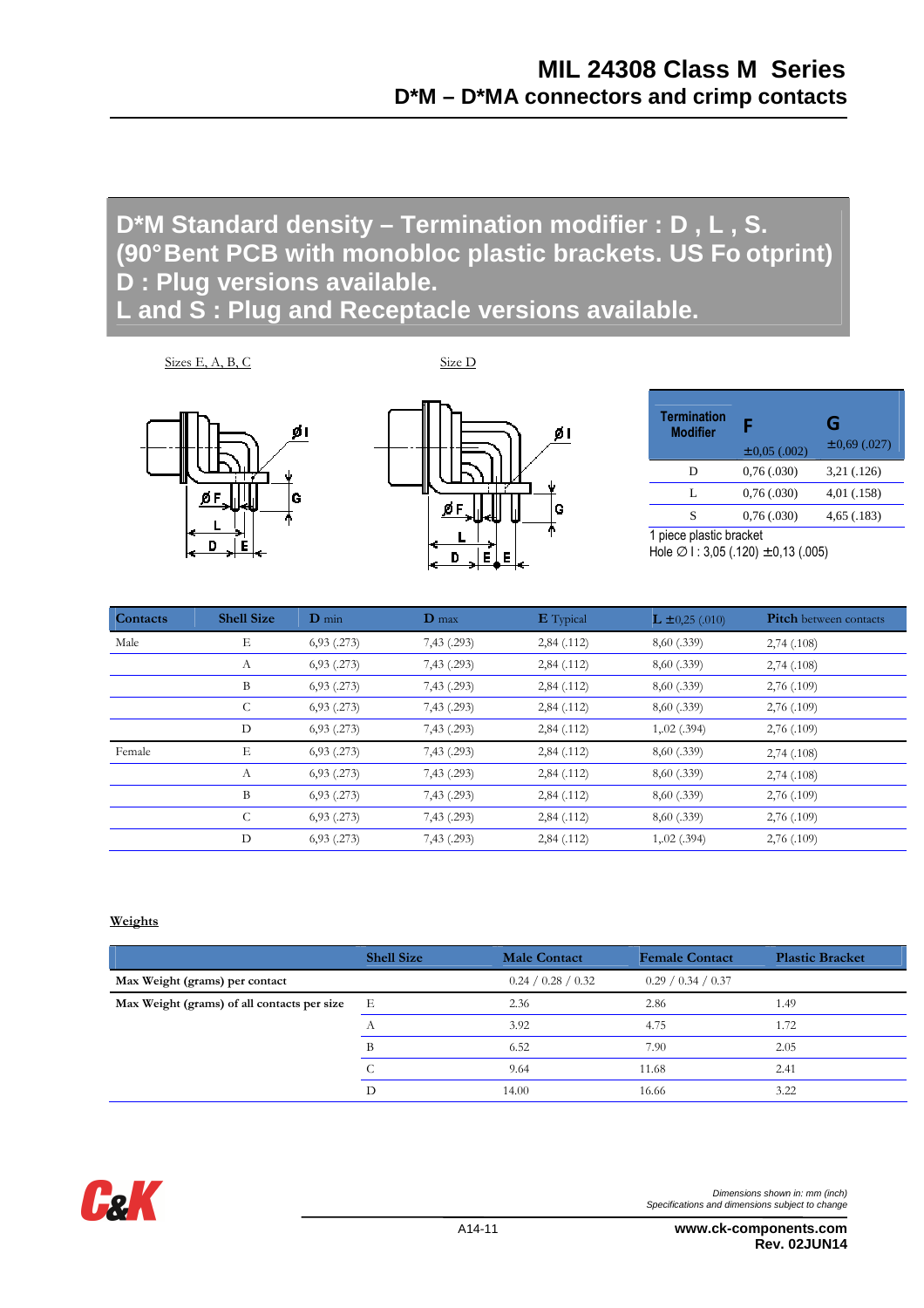## **D\*M Standard density – Termination modifier : D , L , S. PCB Hole Pattern**

**Face view, pin insert**



Recommended PCB hole for signal contacts